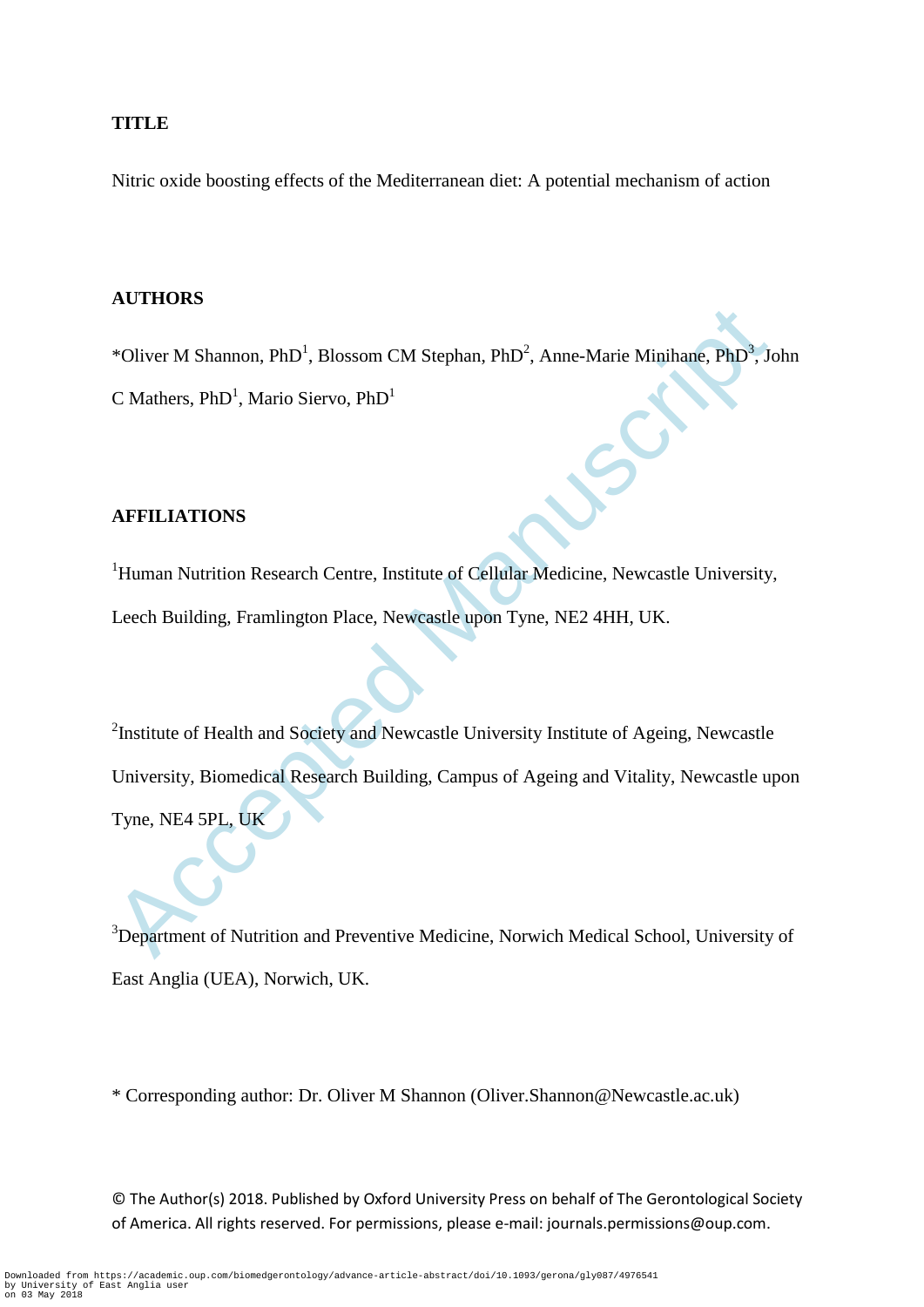**Conflict of interest statement:** The authors have no conflict of interest to declare.

Ccepted Manuscrit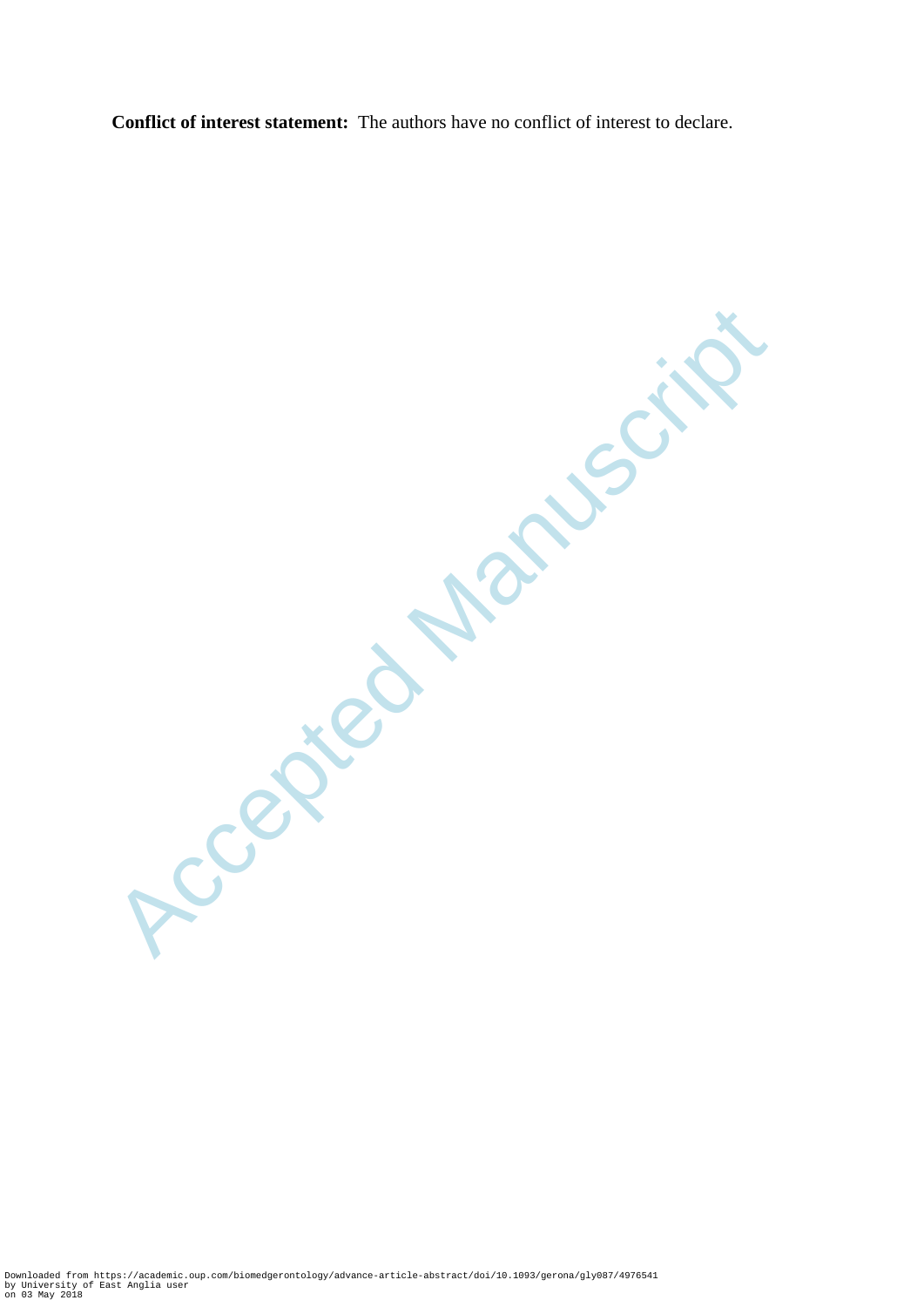The traditional Mediterranean diet comprises a high intake of fruits, vegetables, olive oil, unrefined grains, legumes, and fish, a moderate intake of nuts and red wine, and a low intake of red meat and refined sugar. High adherence to this dietary pattern has been linked to positive health outcomes, including the prevention of cardiovascular disease (CVD) (1), type II diabetes (2), and cancer (3,4). Moreover, the Mediterranean diet has recently been shown to reduce age-related cognitive decline, suggesting potential applications in the prevention of neurodegenerative diseases (5,6). However, the mechanisms through which this dietary pattern exerts its beneficial effects are unclear.

shown to reduce age-related cognitive decline, suggesting potential applications in<br>prevention of neurodegenerative diseases  $(5,6)$ . However, the mechanisms through w<br>this dietary pattern exerts its beneficial effects ar In the *Journals of Gerontology: Biological Sciences*, the article "Health Benefits of the Mediterranean Diet: Metabolic and Molecular Mechanisms" by Tosti et al. (7) highlights five plausible mechanisms through which the Mediterranean diet may elicit its beneficial effects. These are: i) lipid lowering effect, ii) protection against oxidative stress, inflammation, and platelet aggregation, iii) modification of cancer-related hormones and growth factors, iv) inhibition of nutrient sensing pathways via restriction of specific amino acids, and v) gut microbiota-mediated production of metabolites influencing metabolic health. However, the potential nitric oxide (NO) 'boosting' effects of the Mediterranean diet which could complement these mechanisms was not discussed by Tosti et al. (7).

NO is a pleiotropic gasotransmitter implicated in multifarious physiological processes including blood pressure control, glucose homeostasis, neurotransmission, mitochondrial function, muscle contraction, and host defence (8). Decreased NO bioavailability has been associated with ageing and multiple pathological conditions including hypertension (9), congestive heart failure (10), hypercholesterolemia (11), type II diabetes (12), and the metabolic syndrome (13). Conversely, increasing NO bioavailability has been proposed as a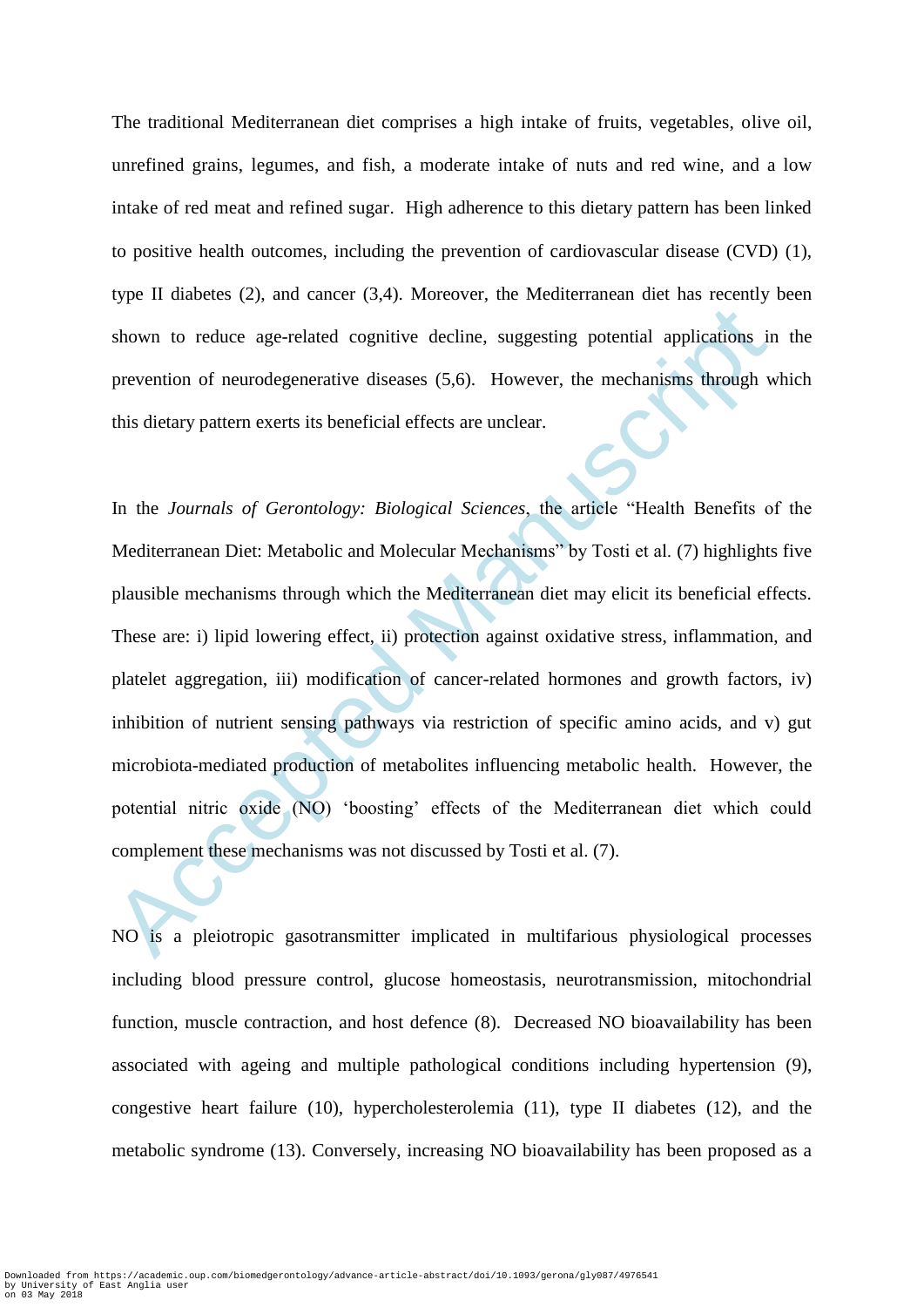physiological target for nutritional approaches aiming to mitigate age-related cardiovascular, metabolic, and neurodegenerative diseases (14). The Mediterranean diet has considerable potential for enhancing NO bioavailability because it contains many foods rich in L-arginine and nitrate – two key substrates for endogenous NO generation. Moreover, this dietary pattern is rich in vitamin C, polyphenols, and the marine-derived long chain n-3 fatty acids, which can potentiate NO production and decrease NO degradation in the body (Figure 1).

which can potentiate NO production and decrease NO degradation in the body (Figure 1)<br>The Mediterranean diet is abundant in nuts, legumes, unrefined grains, and fish, all of w<br>are significant sources of L-arginine (15). T The Mediterranean diet is abundant in nuts, legumes, unrefined grains, and fish, all of which are significant sources of L-arginine (15). This semi-essential amino acid is oxidised by the NO synthase enzymes to form NO and, consequently, elicits multiple potentially beneficial effects. Indeed, previous studies have reported cardiovascular benefits of supplementation with 4–24 g/d L-arginine – an amount attainable through consumption of L-arginine-rich foods – including reduced blood pressure (systolic: -5 mmHg; diastolic: -3 mmHg) (16), improved endothelial function (17), and decreased platelet aggregation (18). The Mediterranean diet is also rich in vegetables, many of which have a high inorganic nitrate content. This inorganic anion, via the recently elucidated nitrate-nitrite-NO pathway, can also serve as a NO precursor. Consumption of  $\sim 6-12$  mmol/d inorganic nitrate produces similar reductions in blood pressure (systolic: -4 mmHg; diastolic: -1 mmHg) (19), improvements in endothelial function (20), and inhibition of platelet aggregation (21) as L-arginine supplementation. Additionally, inorganic nitrate ingestion has been reported to enhance cerebral blood flow and improve cognitive function (22) although this was not confirmed in a recent systematic review and meta-analysis (23). Since spinach, beetroot, lettuce, rocket, and celery have a nitrate content >4mmol/100g fresh-weight (24), intake of 6–12 mmol/d nitrate is easily achievable through a high-vegetable diet such as the Mediterranean diet (e.g. 150– 300 g nitrate-rich vegetables) (25).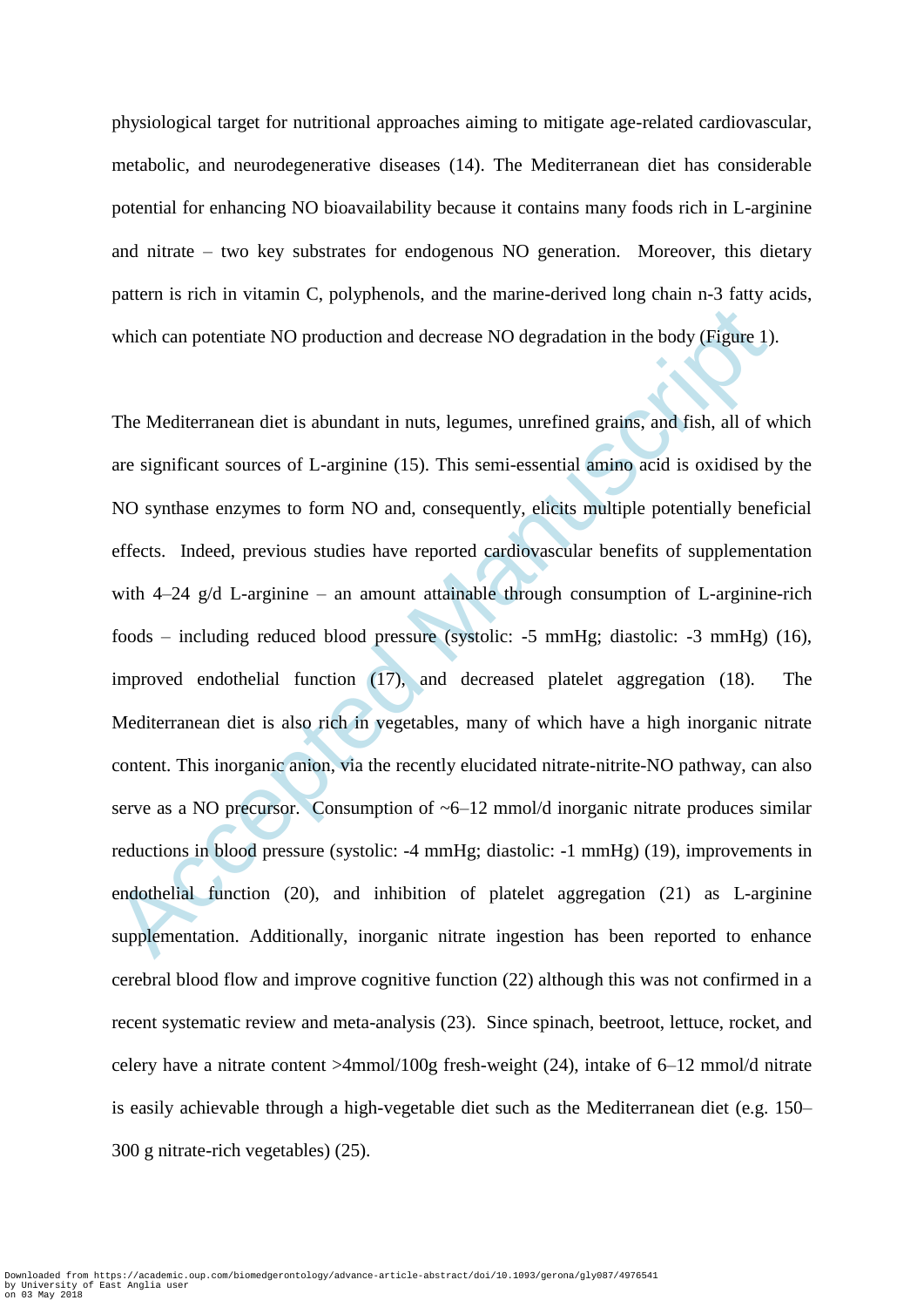nitrite) increased in participants consuming the Mediterranean diet supplemented with e<br>virgin olive oil or nuts. The change in plasma nitrate plus nitrite was associated with l<br>systolic and diastolic blood pressure, and t Vitamin C and polyphenols, available via fruits, vegetables, red wine, and olive oil, could also contribute towards the NO boosting effects of this dietary pattern, by potentiating both the L-arginine and nitrate-nitrite-NO pathways, and minimising superoxide scavenging of NO via antioxidant effects (26,27). In a sub-study of 200 participants within the PREDIMED intervention study (28), plasma biomarkers of NO availability (sum of plasma nitrate and nitrite) increased in participants consuming the Mediterranean diet supplemented with extravirgin olive oil or nuts. The change in plasma nitrate plus nitrite was associated with lower systolic and diastolic blood pressure, and there was a positive correlation between urinary total polyphenol excretion – a biomarker of polyphenol intake – and the change in these NO biomarkers. Furthermore, a Mediterranean diet, where fish is typically consumed 2-4 times per week, will be rich in the long chain n-3 fatty acids eicosapentaenoic acid (EPA) and docosahexaenoic acid (DHA). Consumption of EPA and DHA has been shown to induce vasodilation and increase circulating NO metabolite concentrations (29,30). The incubation of EPA+DHA-rich lipoproteins from human plasma following a fish oil-rich meal increased eNOS and decreased NADPH oxidase gene expression in endothelial cells compared with lipoproteins isolated following a control meal (29), suggesting increased production and decreased degradation may have contributed to an overall increase in NO bioavailability.

In summary, many components of the Mediterranean diet have the potential to enhance NO bioavailability. A classic Mediterranean meal of fish and salad sprinkled with nuts and drizzled with olive oil could contain sufficient L-arginine, nitrate, polyphenols, vitamin C, and EPA plus DHA to provide a significant NO 'boost' with attendant beneficial physiological consequences. Given the myriad of health benefits previously associated with dietary augmentation of NO bioavailability, we propose the potential NO enhancing effects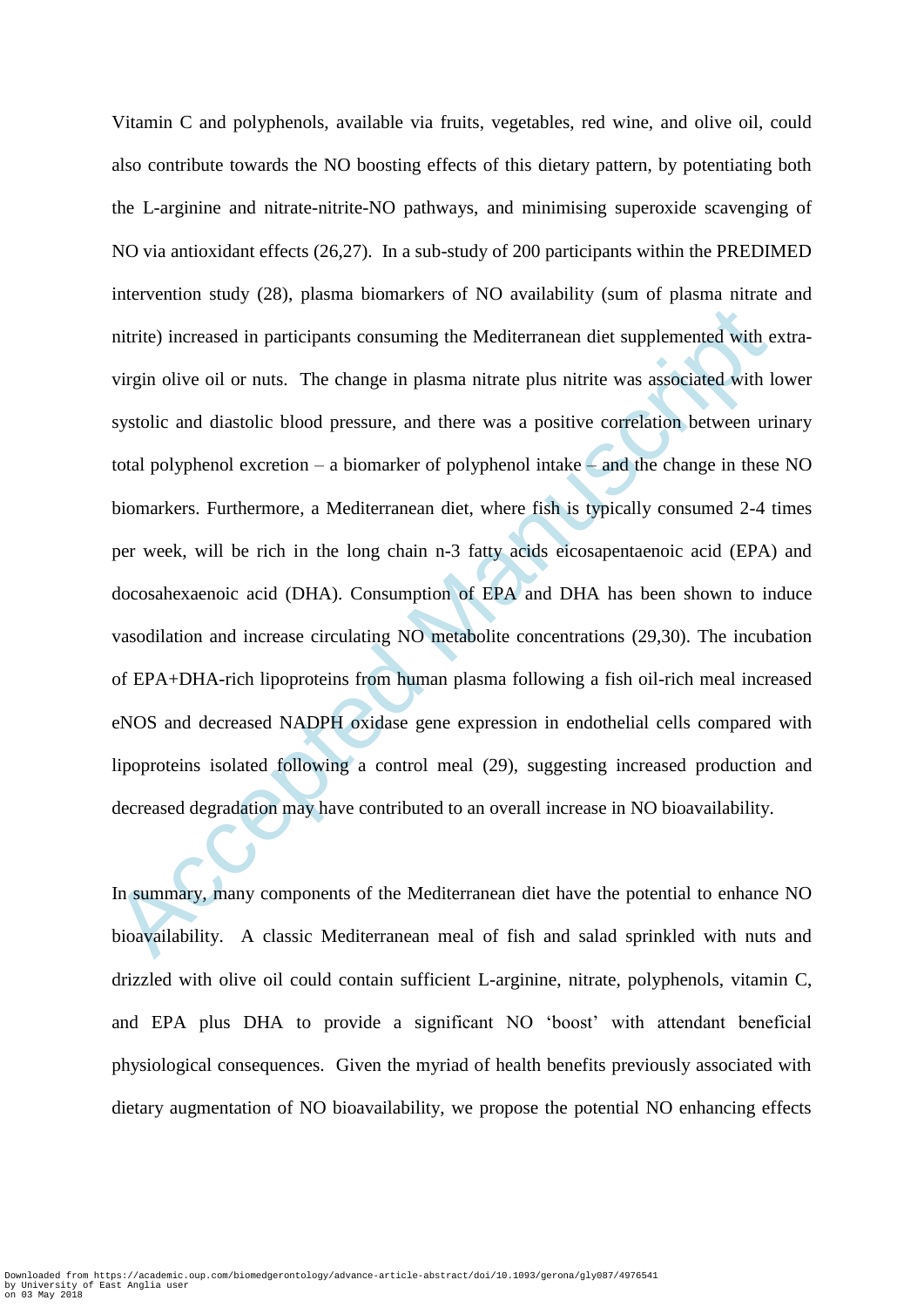of the Mediterranean diet as a further, complementary mechanism through which this dietary pattern may elicit beneficial health outcomes.

Accepted Manuscrit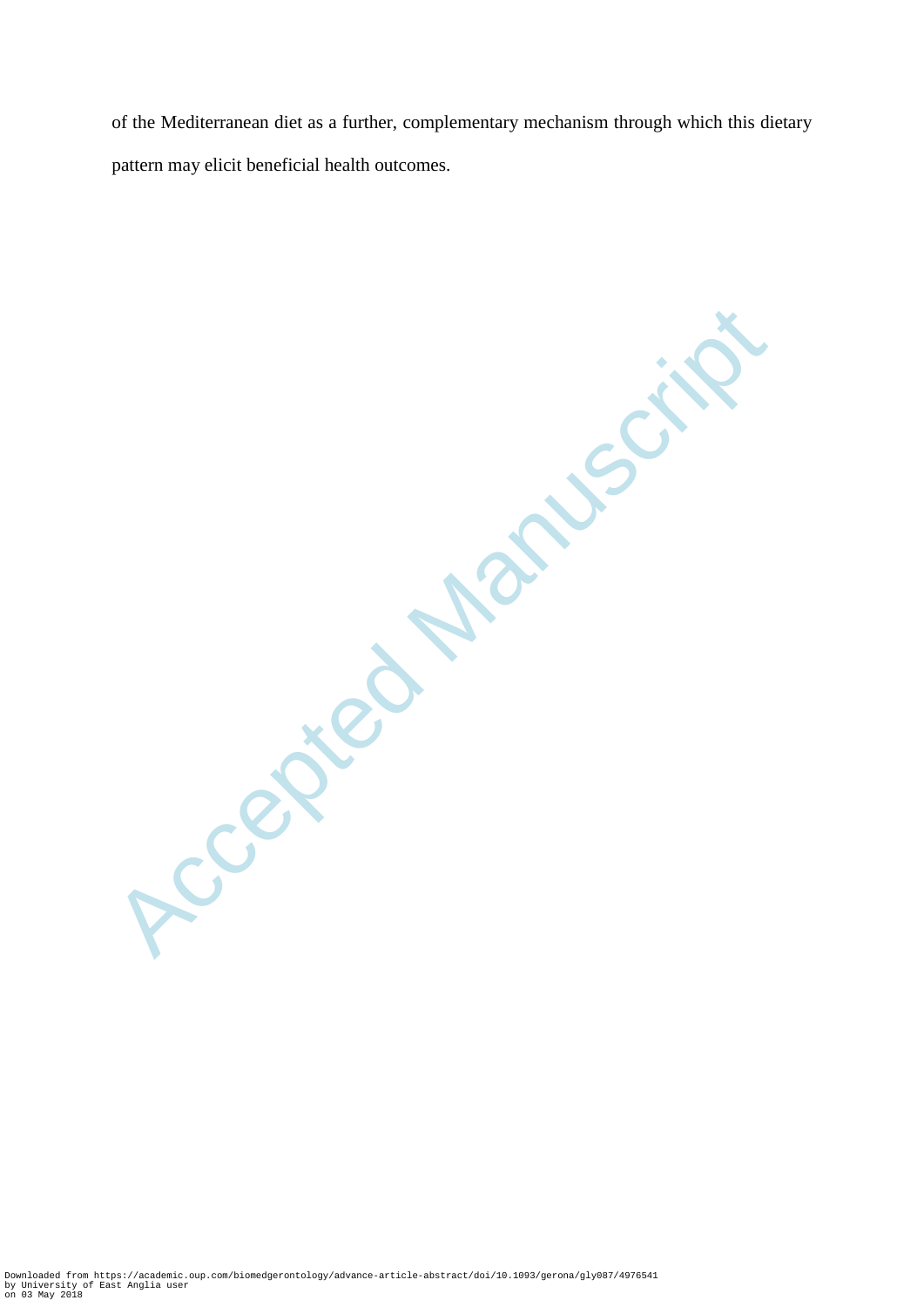## **References**

- 1. Estruch R, Ros E, Salas-Salvadó J, et al. Primary prevention of cardiovascular disease with a Mediterranean diet. *N Engl J Med*. 2013;368(14):1279-1290. doi:10.1056/NEJMoa1200303.
- 2. Salas-Salvadó J, Bulló M, Babio N, et al. Reduction in the Incidence of Type 2 Diabetes With the Mediterranean Diet: Results of the PREDIMED-Reus nutrition intervention randomized trial. *Diabetes Care*. 2011;34(1):14-19. doi:10.2337/dc10-1288.
- With the Mediterranean Diet: Results of the PREDIMED-Reus nutrition interversion interversion and mixed manuscription and the median Dieters Care, 2011;34(1):14-19, doi:10.2337/de10-1288,<br>3. Toledo E, Salas-Salvadó J, Don 3. Toledo E, Salas-Salvadó J, Donat-Vargas C, et al. Mediterranean Diet and Invasive Breast Cancer Risk Among Women at High Cardiovascular Risk in the PREDIMED Trial: A Randomized Clinical Trial. *JAMA Intern Med*. 2015;175(11):1752-1760. doi:10.1001/jamainternmed.2015.4838.
- 4. Schwingshackl L, Schwedhelm C, Galbete C, Hoffmann G. Adherence to Mediterranean Diet and Risk of Cancer: An Updated Systematic Review and Meta-Analysis. *Nutrients*. 2017;9(10). doi:10.3390/nu9101063.
- 5. Valls-Pedret C, Sala-Vila A, Serra-Mir M, et al. Mediterranean Diet and Age-Related Cognitive Decline: A Randomized Clinical Trial. *JAMA Intern Med*. 2015;175(7):1094- 1103. doi:10.1001/jamainternmed.2015.1668.
- 6. Martínez-Lapiscina EH, Clavero P, Toledo E, et al. Mediterranean diet improves cognition: the PREDIMED-NAVARRA randomised trial. *J Neurol Neurosurg Psychiatry*. 2013:jnnp-2012-304792. doi:10.1136/jnnp-2012-304792.
- 7. Tosti V, Bertozzi B, Fontana L. Health Benefits of the Mediterranean Diet: Metabolic and Molecular Mechanisms. *J Gerontol A Biol Sci Med Sci*. 2018;73(3):318-326. doi:10.1093/gerona/glx227.
- 8. Stamler JS, Meissner G. Physiology of nitric oxide in skeletal muscle. *Physiol Rev*. 2001;81(1):209–237.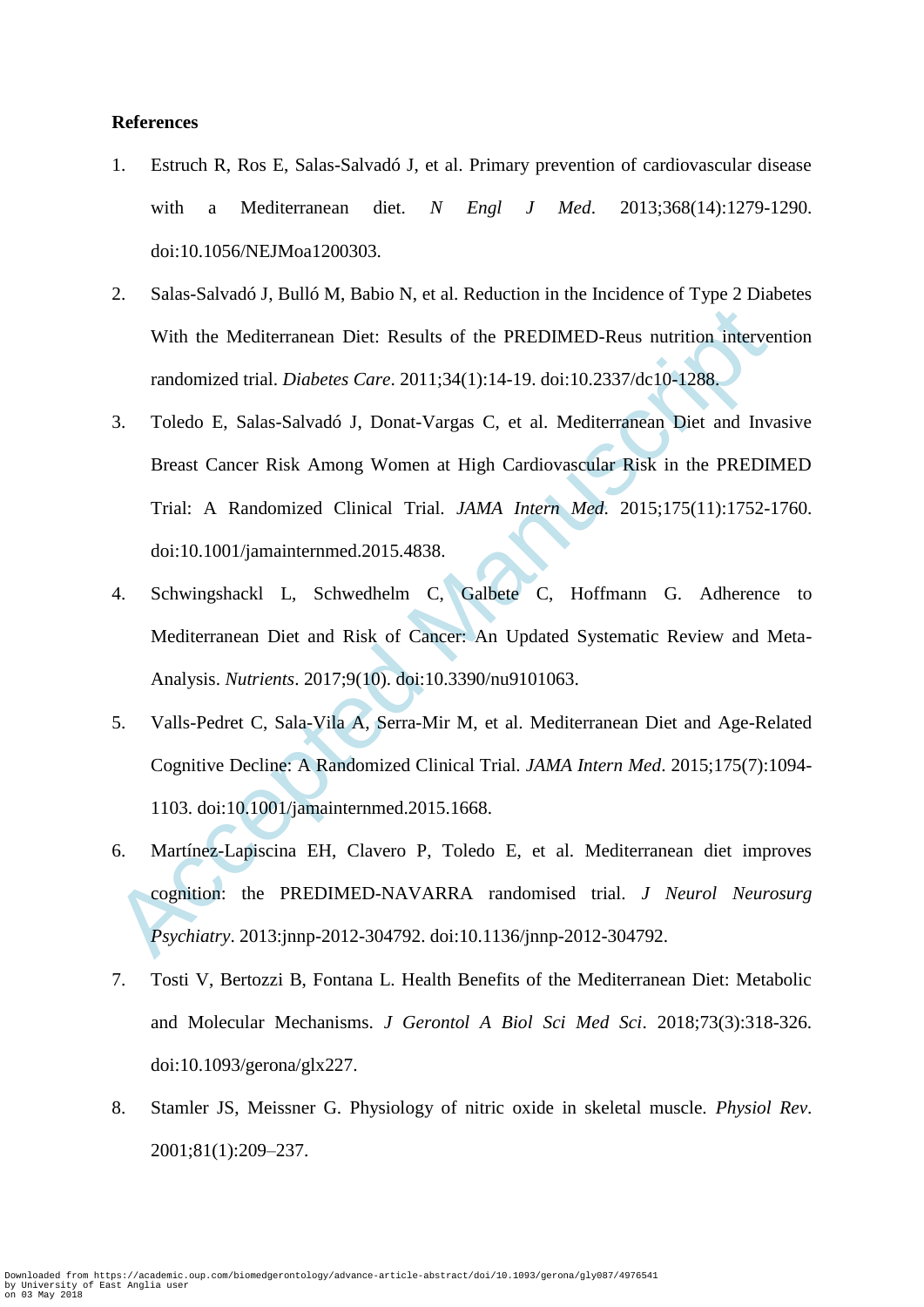- 9. Forte P, Kneale BJ, Milne E, et al. Evidence for a difference in nitric oxide biosynthesis between healthy women and men. *Hypertension*. 1998;32(4):730-734.
- 10. Katz SD, Khan T, Zeballos GA, et al. Decreased Activity of the l-Arginine–Nitric Oxide Metabolic Pathway in Patients With Congestive Heart Failure. *Circulation*. 1999;99(16):2113-2117. doi:10.1161/01.CIR.99.16.2113.
- 11. Maas R, Schwedhelm E, Kahl L, et al. Simultaneous assessment of endothelial funces<br>
intric oxide synthase activity, nitric oxide-mediated signaling, and oxidative stre<br>
individuals with and without hypercholesterolemi 11. Maas R, Schwedhelm E, Kahl L, et al. Simultaneous assessment of endothelial function, nitric oxide synthase activity, nitric oxide-mediated signaling, and oxidative stress in individuals with and without hypercholesterolemia. *Clin Chem*. 2008;54(2):292-300. doi:10.1373/clinchem.2007.093575.
- 12. Tessari P, Cecchet D, Cosma A, et al. Nitric Oxide Synthesis Is Reduced in Subjects With Type 2 Diabetes and Nephropathy. *Diabetes*. 2010;59(9):2152-2159. doi:10.2337/db09-1772.
- 13. Siervo M, Jackson SJ, Bluck LJ c. In-vivo nitric oxide synthesis is reduced in obese patients with metabolic syndrome: application of a novel stable isotopic method. *J Hypertens*. 2011;29(8):1515-1527. doi:10.1097/HJH.0b013e3283487806.
- 14. Weitzberg E, Lundberg JO. Novel aspects of dietary nitrate and human health. *Annu Rev Nutr*. 2013;33:129-159. doi:10.1146/annurev-nutr-071812-161159.
- 15. Mirmiran P, Bahadoran Z, Ghasemi A, Azizi F. The Association of Dietary l-Arginine Intake and Serum Nitric Oxide Metabolites in Adults: A Population-Based Study. *Nutrients*. 2016;8(5). doi:10.3390/nu8050311.
- 16. Dong J-Y, Qin L-Q, Zhang Z, et al. Effect of oral L-arginine supplementation on blood pressure: a meta-analysis of randomized, double-blind, placebo-controlled trials. *Am Heart J*. 2011;162(6):959-965. doi:10.1016/j.ahj.2011.09.012.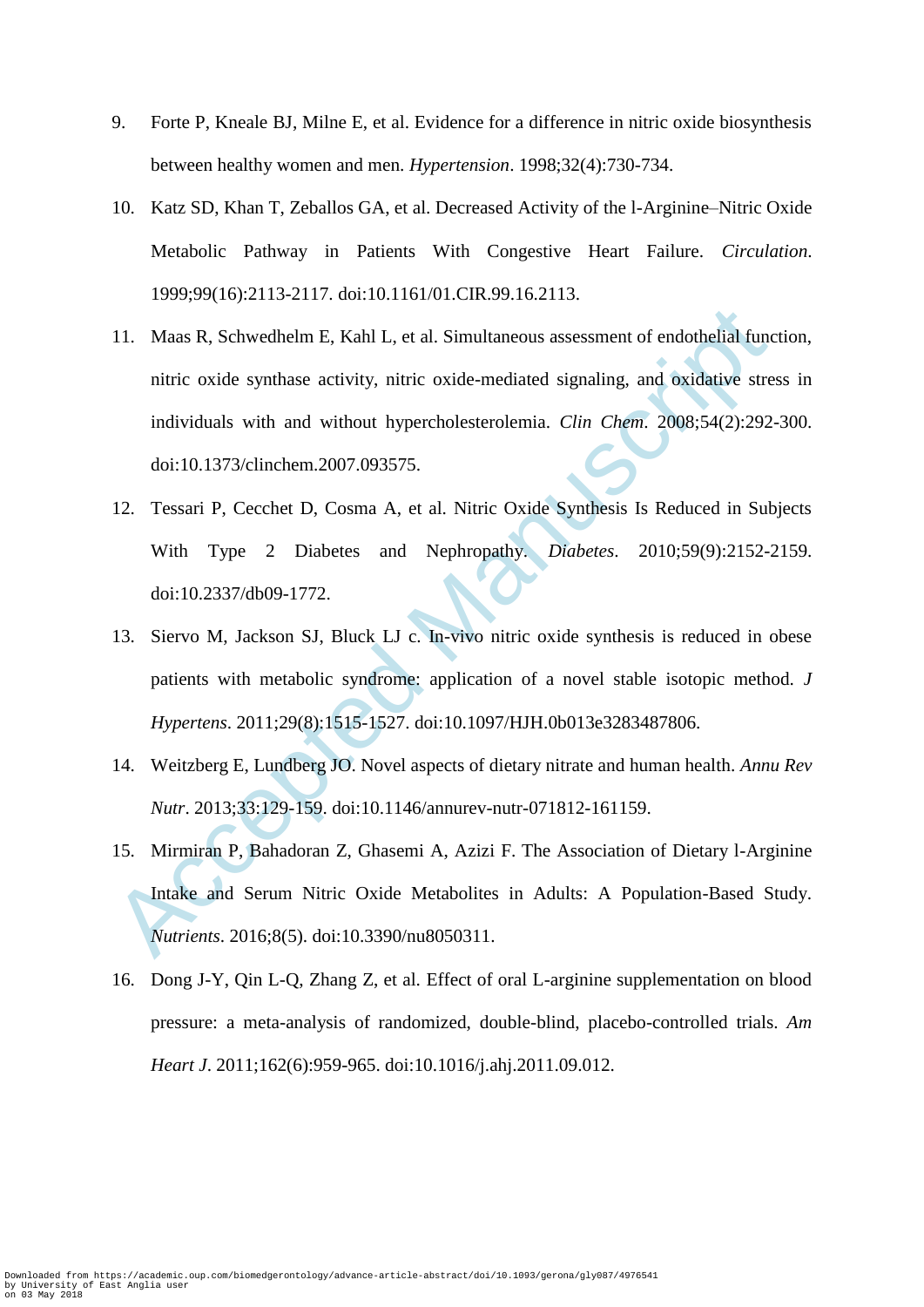- 17. Lerman A, Burnett JC, Higano ST, McKinley LJ, Holmes DR. Long-term l-Arginine Supplementation Improves Small-Vessel Coronary Endothelial Function in Humans. *Circulation*. 1998;97(21):2123-2128. doi:10.1161/01.CIR.97.21.2123.
- 18. Wolf A, Zalpour C, Theilmeier G, et al. Dietary L-arginine supplementation normalizes platelet aggregation in hypercholesterolemic humans. *J Am Coll Cardiol*. 1997;29(3):479-485.
- 19. Siervo M, Lara J, Ogbonmwan I, Mathers JC. Inorganic nitrate and beetroot juice supplementation reduces blood pressure in adults: a systematic review and metaanalysis. *J Nutr*. 2013;143(6):818-826. doi:10.3945/jn.112.170233.
- 20. Lara J, Ashor AW, Oggioni C, Ahluwalia A, Mathers JC, Siervo M. Effects of inorganic nitrate and beetroot supplementation on endothelial function: a systematic review and meta-analysis. *Eur J Nutr*. 2016;55(2):451-459. doi:10.1007/s00394-015-0872-7.
- 21. Webb AJ, Patel N, Loukogeorgakis S, et al. Acute blood pressure lowering, vasoprotective and anti-platelet properties of dietary nitrate via bioconversion to nitrite. *Hypertension*. 2008;51(3):784-790. doi:10.1161/HYPERTENSIONAHA.107.103523.
- 1997;29(3):479-485.<br>
19. Siervo M, Lara J, Ogbonnwan I, Mathers JC. Inorganic nitrate and beetroot<br>
supplementation reduces blood pressure in adults: a systematic review and r<br>
analysis. *J Nutr.* 2013;143(6):818-826. doi 22. Wightman EL, Haskell-Ramsay CF, Thompson KG, et al. Dietary nitrate modulates cerebral blood flow parameters and cognitive performance in humans: A double-blind, placebo-controlled, crossover investigation. *Physiol Behav*. 2015;149:149-158. doi:10.1016/j.physbeh.2015.05.035.
- 23. Clifford T, Babateen A, Shannon OM, et al. Effects Of Inorganic Nitrate And Nitrite Consumption On Cognitive Function And Cerebral Blood Flow: A Systematic Review And Meta-Analysis Of Randomised Clinical Trials. *Crit Rev Food Sci Nutr*. 2018; doi:10.1080/10408398.2018.1453779.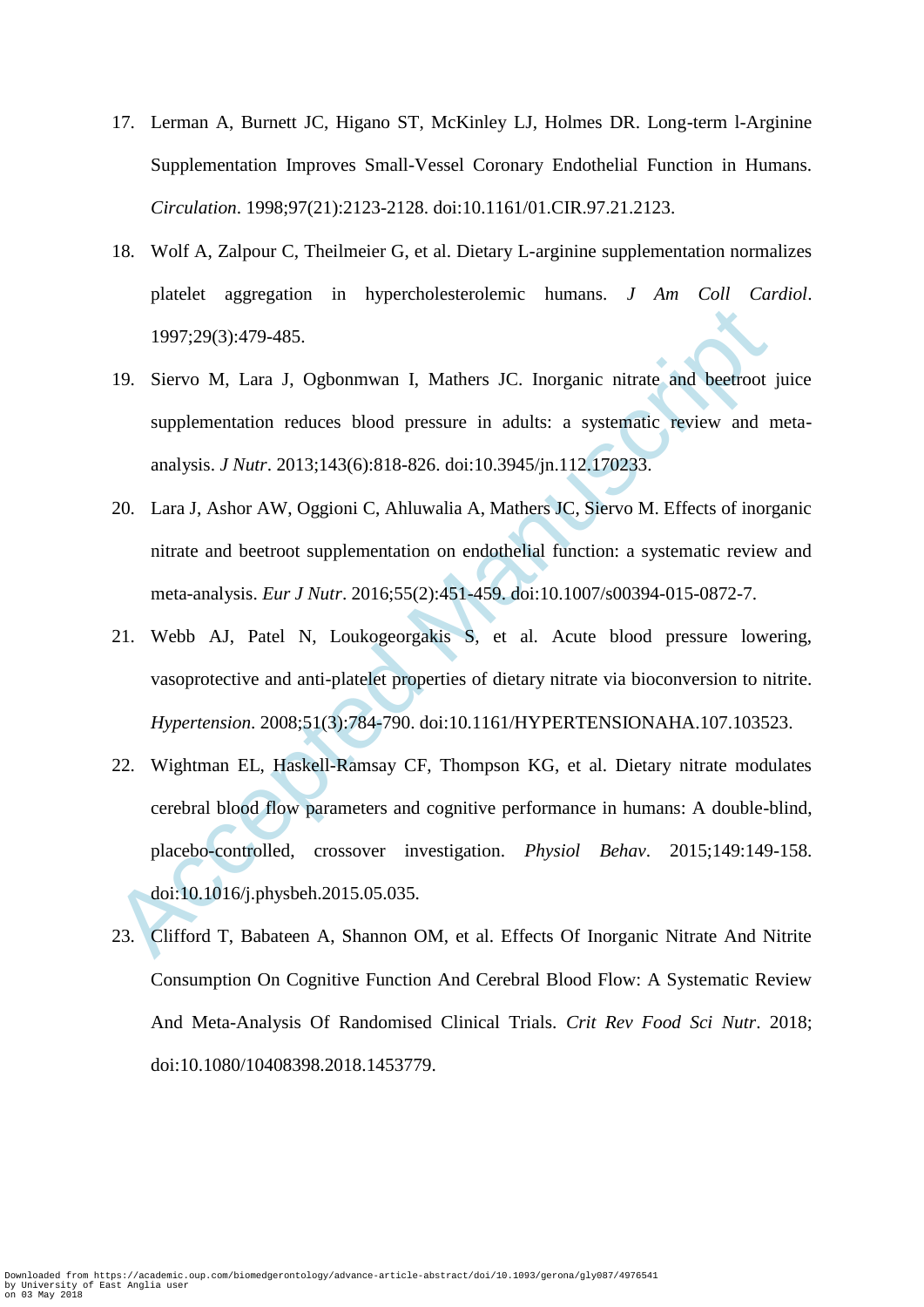- 24. Hord NG, Tang Y, Bryan NS. Food sources of nitrates and nitrites: the physiologic context for potential health benefits. *Am J Clin Nutr*. 2009;90(1):1-10. doi:10.3945/ajcn.2008.27131.
- 25. Van der Avoort CMT, Van Loon LJC, Hopman MTE, Verdijk LB. Increasing vegetable intake to obtain the health promoting and ergogenic effects of dietary nitrate. *Eur J Clin Nutr*. March 2018:1. doi:10.1038/s41430-018-0140-z.
- 26. Lundberg JO, Weitzberg E, Gladwin MT. The nitrate–nitrite–nitric oxide pathway in physiology and therapeutics. *Nat Rev Drug Discov*. 2008;7(2):156-167. doi:10.1038/nrd2466.
- 27. Rocha BS, Nunes C, Pereira C, Barbosa RM, Laranjinha J. A shortcut to wide-ranging biological actions of dietary polyphenols: modulation of the nitrate-nitrite-nitric oxide pathway in the gut. *Food Funct*. 2014;5(8):1646-1652. doi:10.1039/c4fo00124a.
- Nutr. March 2018:1. doi:10.1038/s41430-018-0140-z.<br>
26. Lundberg JO, Weitzberg E, Gladwin MT. The nitrate-nitrite-nitric oxide pathwa<br>
physiology and therapeutics. Nat Rev Drug Discov. 2008;7(2):156<br>
doi:10.1038/nrd2466.<br> 28. Medina-Remón A, Tresserra-Rimbau A, Pons A, et al. Effects of total dietary polyphenols on plasma nitric oxide and blood pressure in a high cardiovascular risk cohort. The PREDIMED randomized trial. *Nutr Metab Cardiovasc Dis NMCD*. 2015;25(1):60-67. doi:10.1016/j.numecd.2014.09.001.
- 29. Armah CK, Jackson KG, Doman I, James L, Cheghani F, Minihane AM. Fish oil fatty acids improve postprandial vascular reactivity in healthy men. *Clin Sci*. 2008;114(11):679-686. doi:10.1042/CS20070277.
- 30. Balakumar P, Taneja G. Fish oil and vascular endothelial protection: bench to bedside. *Free Radic Biol Med*. 2012;53(2):271-279. doi:10.1016/j.freeradbiomed.2012.05.005.

**Funding:** This work was supported by Alzheimer's Research UK (grant number ARUK-PRRF2017-006).